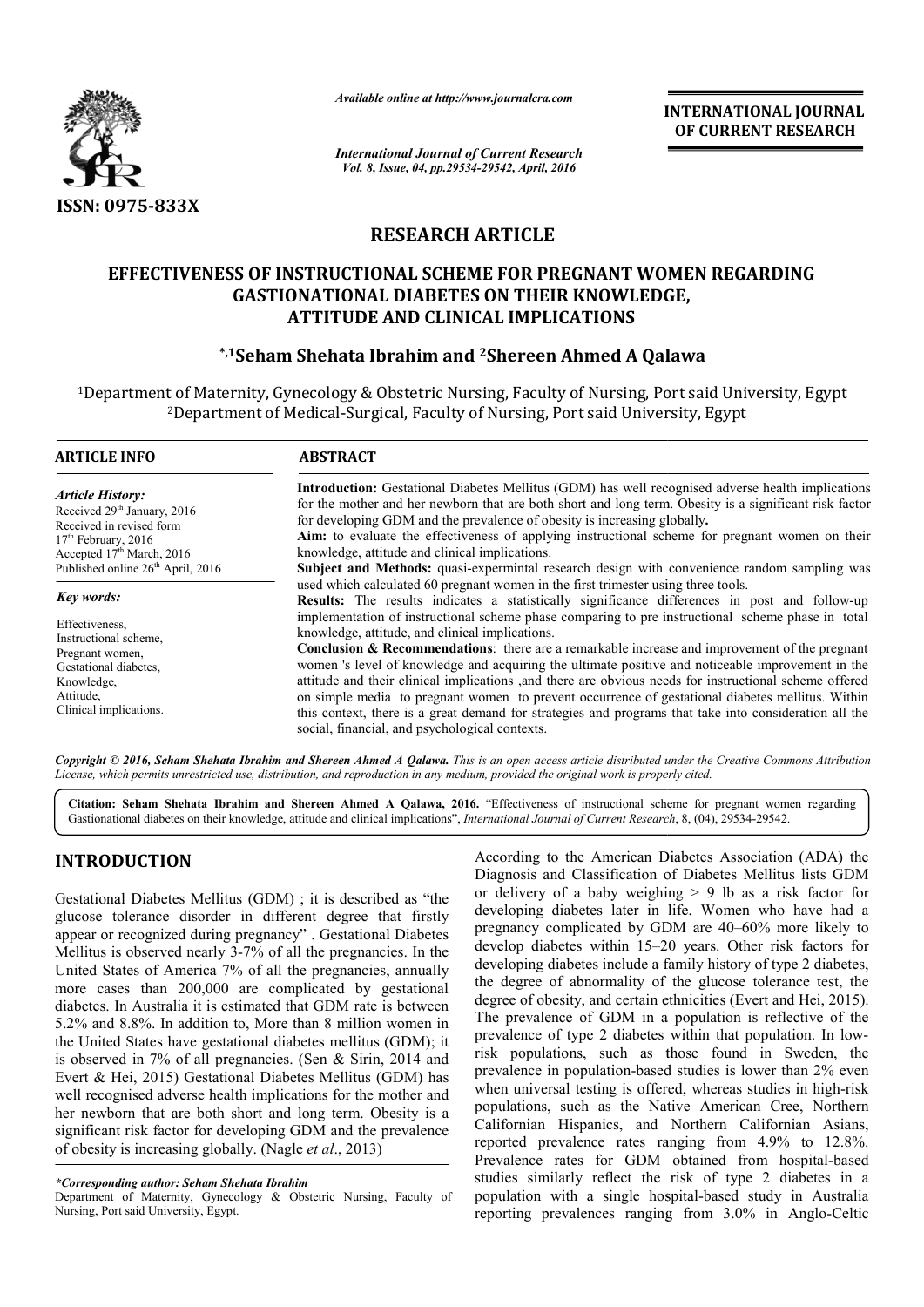women to 17.0% in Indian women. Finally, of the eight studies published that report on trends in the prevalence of GDM, six report an increase in the prevalence of GDM across most racial/ethnic groups studied. In summary, diabetes during pregnancy is a common and increasing complication of pregnancy. (Hunt and Schuller, 2007) A common approach to screening for glucose intolerance in pregnant women is the use of a 50g glucose challenge test (GCT) in the late second trimester, followed by a diagnostic oral glucose tolerance test (OGTT) when the GCT is positive (1-hour post-challenge blood glucose  $\geq$  7.8 mmol/L). As women with a negative GCT do not undergo the diagnostic OGTT, it is possible that they could have undiagnosed gestational diabetes (GDM) or gestational impaired glucose tolerance (GIGT). Thus, we sought to characterize predictors of a false negative GCT and its clinical implications. (Goldberg *et al*., 2013)

Furthermore, Diabetes during pregnancy is associated with significant risk of complications to the mother, fetus and newborn. We reviewed the potential impact of early detection and control of diabetes mellitus during pregnancy on stillbirths for possible inclusion in the Lives Saved Tool (LiST). Diabetes, especially pre-gestational diabetes with its attendant vascular complications, is a significant risk factor for stillbirth and perinatal death. (Syed *et al*., 2011) Finally, It is a matter of public health importance that clinicians have evidence based strategies to inform practice and currently there is insufficient evidence regarding the impact of dietary and lifestyle interventions on improving maternal and newborn outcomes. (Nagle *et al*., 2013)

# **Aim**

The aim of the present study is to evaluate the effectiveness of applying instructional scheme for pregnant women on their knowledge, attitude and clinical implications through:

- 1. Assess pregnant women's knowledge, regarding gestational Diabetes
- 2. Assess pregnant women's attitude , regarding gestational Diabetes
- 3. Assess pregnant women's health status , regarding gestational Diabetes
- 4. Develop an instructional scheme for pregnant women in order to prevent gestational Diabetes
- 5. Implementation of an instructional scheme for pregnant women.
- 6. Evaluate the effect of implementing an instructional scheme on the pregnant knowledge, attitude, and clinical implications.

# *Research Hypotheses*

- The post-implementation of instructional scheme knowledge's scores for pregnant women will be highly compared to pre instructional scheme implementation scores.
- The post-implementation of an instructional scheme attitude scores for pregnant women will be highly compared to pre instructional scheme implementation scores.
- The occurrence of gestational diabetes among pregnant women who will expose to the designed instructional scheme about liver transplantation care will reduce.
- Pregnant women who will expose to the designed instructional scheme about gestational diabetes prevention will show better clinical implications.

# **Conceptual framework**

Bandura's Social-Cognitice Theory and Pender's Health Promotion Model (HPM) remains one of the most widely recognized conceptual frameworks for understanding health management and guided the present study's design. The social cognitive approach works on the demand side by helping people to stay healthy through good self management of health habits. If people lack awareness of how their lifestyle habits affect their health, they have little reason to put themselves through the misery of changing the bad habits they enjoy. They are lectured more than they want to hear about their unhealthy practices. Applications of theories of health behavior have tended to assume adequate knowledge of health risks. It is usually high. Knowledge creates the precondition for change. But additional self-influences are needed to overcome the impediments to adopting new lifestyle habits and maintaining them. (Sen and Sirin, 2014)

# **Significance of the study**

The observed increase in yearly cumulative incidence of GDM was independent of changes in age and ethnicity of the study population. A true increase in GDM incidence might reflect or contribute to the increases in the prevalence of diabetes and obesity. Coordinated efforts are needed to alter this trend and to prevent chronic diabetes in GDM patients and their offspring (Assiamira *et al*., 2004). Additionally, Prevention of diabetes among African American women is critical because of the high rates of diabetes-related mortality and morbidity in this population (Qalawa and Elsiddig, 2013). The public health challenge posed by diabetes isery considerable. Only by substantially increasing public awareness of diabetes and its complications, and through primary prevention measures, early detection and evidence-based management of the disease, will the growing epidemic and its financial costs be minimized (WHO, 2006). Thus, Education plays a major role in the management of diabetes. Persons with diabetes mellitus need to perform several self-care actions, such as eating food on a meal plan, self-testing of blood glucose as prescribed by the physician, and getting the amount of exercise needed to manage diabetes (Gagliardino & Graciela, 2001).

# **MATERIALS AND METHODS**

A quasiexpermintal research study research design will be utilized in this study; the study will be portrayed under the four main designs as follows:

1- Technical Design. 2-Operational Design. 3-Administrative design. 4- Statistical Design.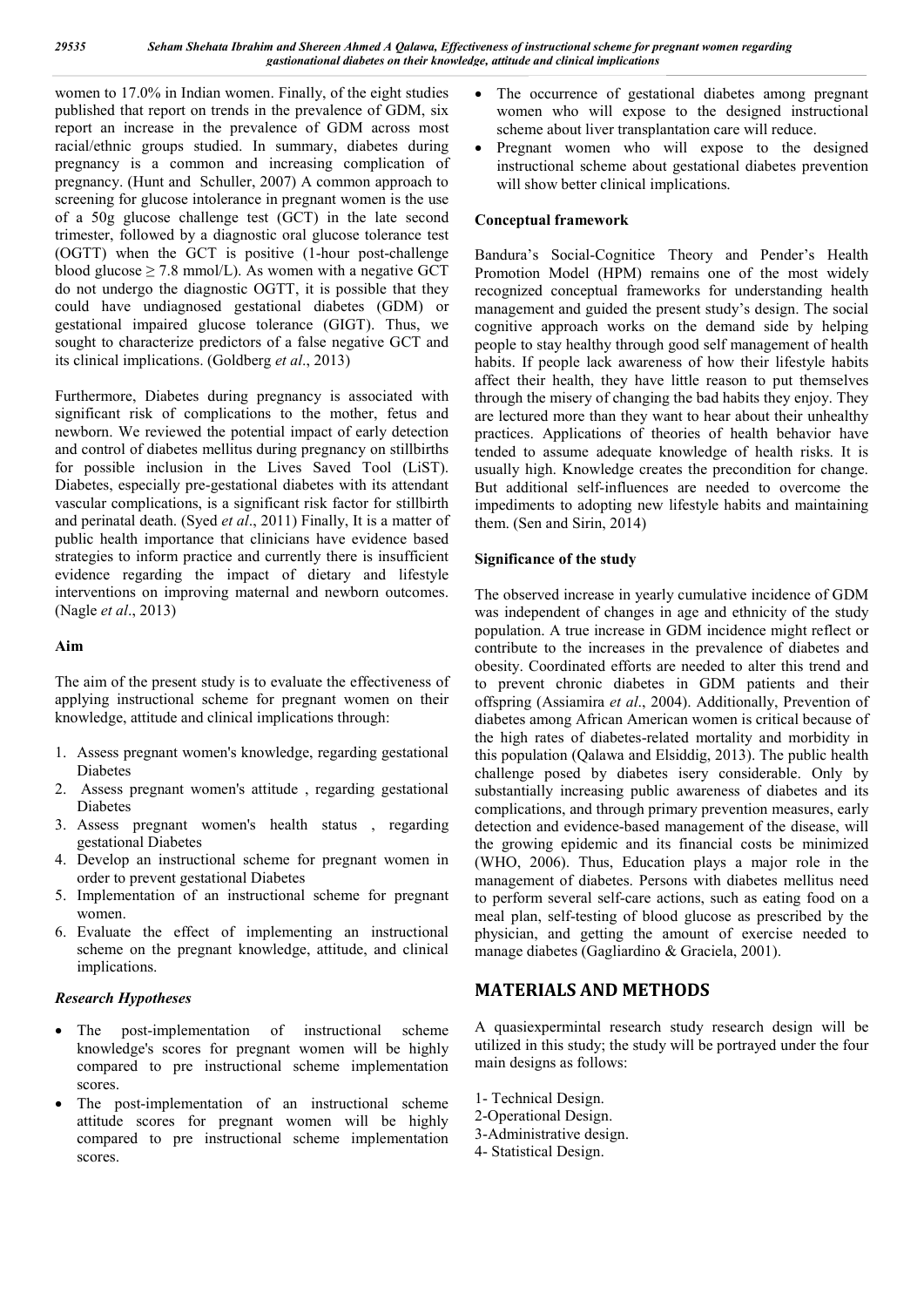## **Research design**

A quasi-experimental research design was used to conduct the present study.

#### **(1)Technical Design**

The technical designs for this study included research setting, subjects, tools and methods of data collection.

## **A-Study Setting**

This study was carried out in port said city in out patients antenatal clinics at ministry of health hospitals, Elgawhara hospital , family medicine center.

#### **Target population**

Convenience samplings were selected from all pregnant women in the selected setting as mentioned above it included 60 pregnant women in the first trimester.

Exclusion criteria:

- Third trimester
- Women have gestational Diabetes, endocrine disorders.
- women with past history of gestational Diabetes mellitus

#### **C-Tools for Data Collection**

Data was collected by using one tool contains 4 main parts developed by the researchers based on recent related literature review and modificated tool from Mathew, 2006 and Barnett, 2006 to assess the women's knowledge and attitude and clinical implications toward gestational diabetes as follows:

#### **Part I- Sociodemographic data:**

It was Contains information related to demographic characteristics of the studied women as their age, educational class level, occupation and residence, past and family history.

## **Part II: woman's knowledge regarding Gestational Diabetes Questionnaire**

It includes 23 questions to assess the woman's general knowledge related to Diabetes Mellitus, 8 questions regarding definition of gestational diabetes, risk factors, clinical manifestations, investigations, prevention by diet, exercise, follow-up and complications of gestational diabetes Mellitus.

#### **Part III: woman attitude sheet**

It includes 4 items to assess woman's attitude regarding gestational diabetes, it includes hygienic care, dietary habits, activities and follow-up appointments.

#### **Part IV: clinical implications assessment sheet**

It includes 5 investigations to assess the women health status as RBCs, WBCs, PLT, Blood Glucose and Others

#### **Intervention Program**

The researcher will design the instructional scheme based on review of literatures as (Arabia, 2012 and Evert & Hei, 2015) guides and the findings of the baseline assessment of knowledge. It will be validated through the expert's opinions. The aim of this instructional scheme will be to improve women's knowledge and attitude about gestational diabetes. The scheme contents and the choice of teaching methods will be based on women's age, level of education and needs whether individually or in groups. An instructional booklet will be prepared by the researcher to present information for patients in a simple way using simple language and illustrative pictures. It will be distributed to all pregnant women in proper time.

#### **Methods of Data collection**

#### **Ethical considerations**

#### **Ethical Consideration**

- 1. An approval was taken from hospital director and head nurses after brief and comprehensive explanation of the study, its aims and benefits of applying it for nurses and women.
- 2. A brief explanation of the purpose and importance of the study was given to the pregnant women and assured that the obtained information will be confidential and used only the purpose of the study. Confidentiality of the information was assured by the researcher.

## **(2)-Operational Design**

The operational design includes preparatory phase, content validity, reliability, pilot study and fieldwork.

#### **A-Preparatory Phase**

It includes reviewing of literature, different studies and theoretical knowledge of various aspects of the gestational diabetes using books, articles, internet, periodicals and magazines.

#### **B**- **Content Validity**

Validated tools were used from Published sources as mentioned before in tools of data collection.

#### **C-Content Reliability**

Was carried out through using Cronbach alpha test  $= 0.086$ 

#### **Pilot Study**

Pilot study was carried out after the development of the tools on 10% of the pregnant women to test applicability of the tools then necessary modification were done according to the results of the results of pilot study and expertise opinions. The purpose of pilot study was:

- 1- To test the applicability of the study tools.
- 2- To estimate any need for addition in the tool.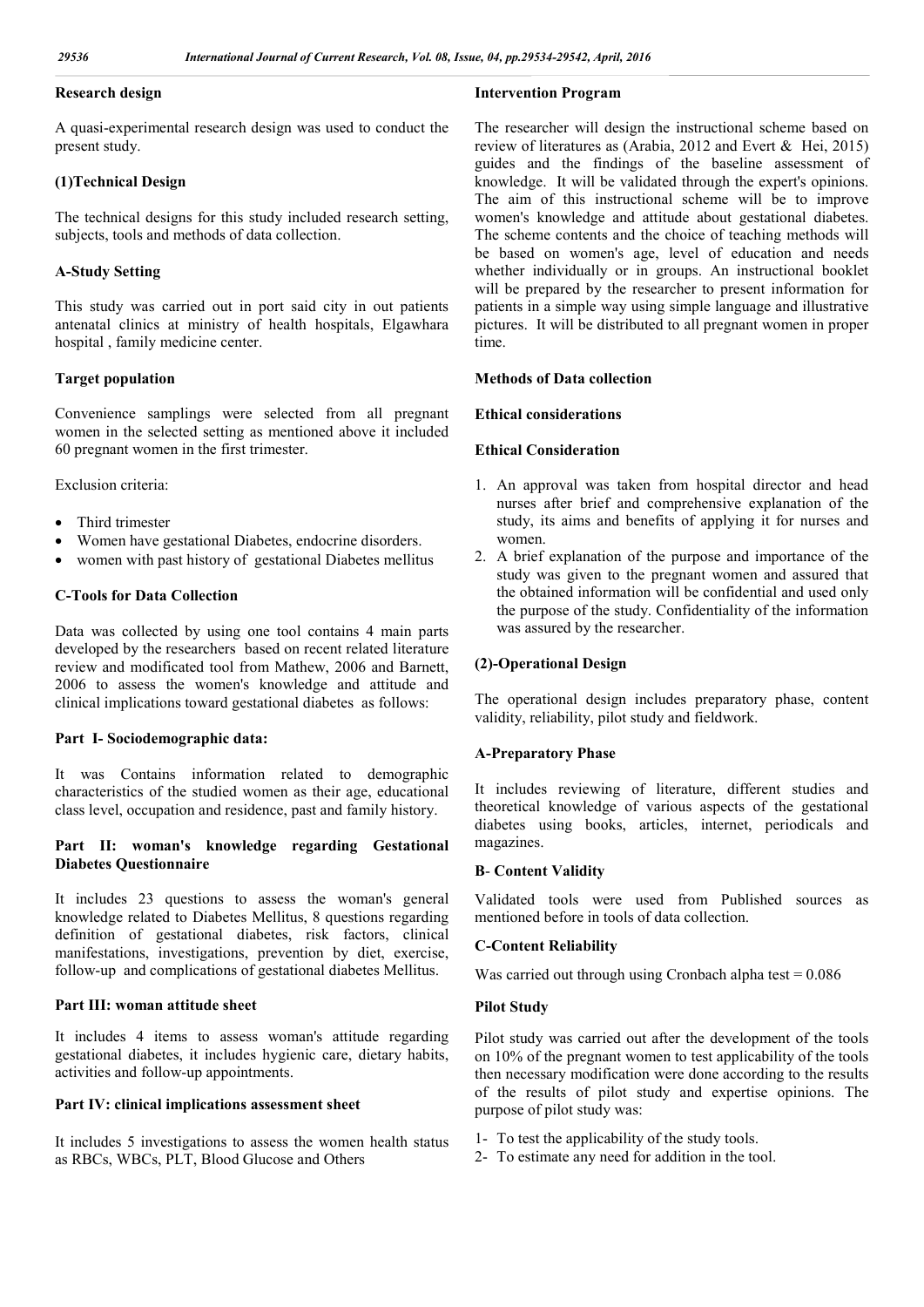Otherwise, these women were then excluded from the sample of research work to assure the stability of answers

#### **3) Field work**

This study was carried out between April, 2015 to November, 2015, a period of 7 months to collect from Saturday until Wednesday; work's selection was done in accordance with the predetermined sample selection criteria. Women who met the selection criteria were asked to participate in the study. Each woman was informed about the purpose of the study. The data were collected throughout three phases of assessment. The first phase (Pre-test phase) was done prior to conducting the instructional scheme. The second phase (implementation phase) which includes the application of instructional scheme after divided the sample into groups which group includes (10- 14) pregnant women through eight sessions for 8 weeks as one session per week which lasted from 30-45 minutes. The media which used includes: illustrative pictures, real player, video tape and handouts which constructed in a suitable manner for educated and illiterate workers and given for every woman as a gift. The third phase (post-test phase) was done immediately post implementing instructional scheme

#### **(4) Statistical Design**

Collected data was managed, entered then tabulated and analyzed according to the type of each data to realize the study aims.

#### **Scoring system**

The scoring systems for part II of woman's knowledge was ranged from 1-2 score which zero score for both I 'don't know and No answers and 1 for yes answer. Also scores were done after correct all sheets with model answers which write answer is namely as (satisfactory knowledge Level) and wrong answers namely as (Unsatisfactory knowledge Level) then arranged as total scores of knowledge. Part III to assess woman's attitude regarding gestational diabetes. It was include 6 items of dietary habits, exercises, hygienic care and followup ranged from 0 to 1 scores as zero for No answer and one for yes answer then arranged as total scores of attitude. Part IV to assess health status includes 4 items ranged from 1 to 3 scores as high, moderate and Low level.

#### **Statistical analysis**

#### **Data analysis**

Data was collected and entered into a database file. Statistical analysis was performed using the SPSS 19 computer software statistical package. Data was described by summary tables and figures, Chi-2 was used to test the association between two qualitative variables and Paired t-test were used to compared between two or more proportion. Statistical significance was considered at P-value <0.05 and highly significance at P-value  $< 0.00$ .

## **Limitation of the study**

The researcher was made a great effort to found appropriate and available time for women and ensure that no contradiction with women's schedule for appointment /follow-up schedule.

# **RESULTS**

**Table (1)**: shows that about (35 %) of study sample were in age group 26-30 years. Also, all of study sample (100%) are married, in addition to, (73.3%) from urban region, (63.3%) had secondary level of education and house wife which (55%) faced mild physical tension work.

**Table 1. Distribution of studied sample according to demographic data** ( $n = 60$ )

|                          | No.          | $\frac{0}{0}$         |  |  |
|--------------------------|--------------|-----------------------|--|--|
| Age                      |              |                       |  |  |
| $18 - 25$                | 19           | 31.7                  |  |  |
| $26 - 30$                | 21           | 35.0                  |  |  |
| $31 - 35$                | 6            | 10.0                  |  |  |
| $36 - 40$                | 11           | 18.3                  |  |  |
| $41 - 45$                | 3            | 5.0                   |  |  |
| $Min. - Max.$            |              | $23.0 - 41.0$         |  |  |
| Mean $\pm$ SD.           |              | $28.8500 \pm 5.47359$ |  |  |
| Marital status           |              |                       |  |  |
| Married                  | 60           | 100.0                 |  |  |
| Divorced                 | $\mathbf{0}$ | 0.0                   |  |  |
| Widow                    | $\theta$     | 0.0                   |  |  |
| Residence                |              |                       |  |  |
| Urban                    | 44           | 73.3                  |  |  |
| Rural                    | 16           | 26.7                  |  |  |
| <b>Educational</b> level |              |                       |  |  |
| Illiterate               | 5            | 8.3                   |  |  |
| Read and write           | $\mathbf{0}$ | 0.0                   |  |  |
| Secondary school         | 38           | 63.3                  |  |  |
| High education           | 17           | 28.3                  |  |  |
| Occupation               |              |                       |  |  |
| Employee                 | 5            | 8.3                   |  |  |
| Special                  | 6            | 10.0                  |  |  |
| Symbols                  | $\theta$     | 0.0                   |  |  |
| House wife               | 38           | 63.3                  |  |  |
| not work                 | 11           | 18.3                  |  |  |
| Type of work             |              |                       |  |  |
| Hard physical            | 27           | 45.0                  |  |  |
| Mild physical            | 33           | 55.0                  |  |  |

**Table 2. Distribution of studied sample according to their medical and family history (n = 60)**

|                             | No. | $\frac{0}{0}$ |
|-----------------------------|-----|---------------|
| suffer from chronic disease |     |               |
| No                          | 48  | 80.0          |
| Yes                         | 12  | 20.0          |
| Chronic disease $(n = 12)$  |     |               |
| Liver                       | 4   | 33.3          |
| Gastrointestinal            | 3   | 25.0          |
| Hypertension                | 3   | 25.0          |
| Heart disease               | 1   | 8.3           |
| Vascular                    | 1   | 8.3           |
| Family history of diabetes  |     |               |
| No                          | 34  | 56.7          |
| Yes                         | 26  | 43.3          |
| Diabetes knowledge          |     |               |
| Friends                     | 0   | 0.0           |
| $T_{\cdot}$ v               | 16  | 26.7          |
| Magazine and journal        | 14  | 23.3          |
| Study                       | 30  | 50.0          |
| Doctor                      | 0   | 0.0           |
| Internet                    | 0   | 0.0           |

**Table (2):** shows that (100%) of study sample had medical history of chronic disease, and  $(25%)$  of them have Gastrointestinal disorders and hypertension and (43.3%) had family history of diabetes Mellitus. On the other hand, (50%) of them reported that they acquired their information's regarding gestational diabetes from their study and schools.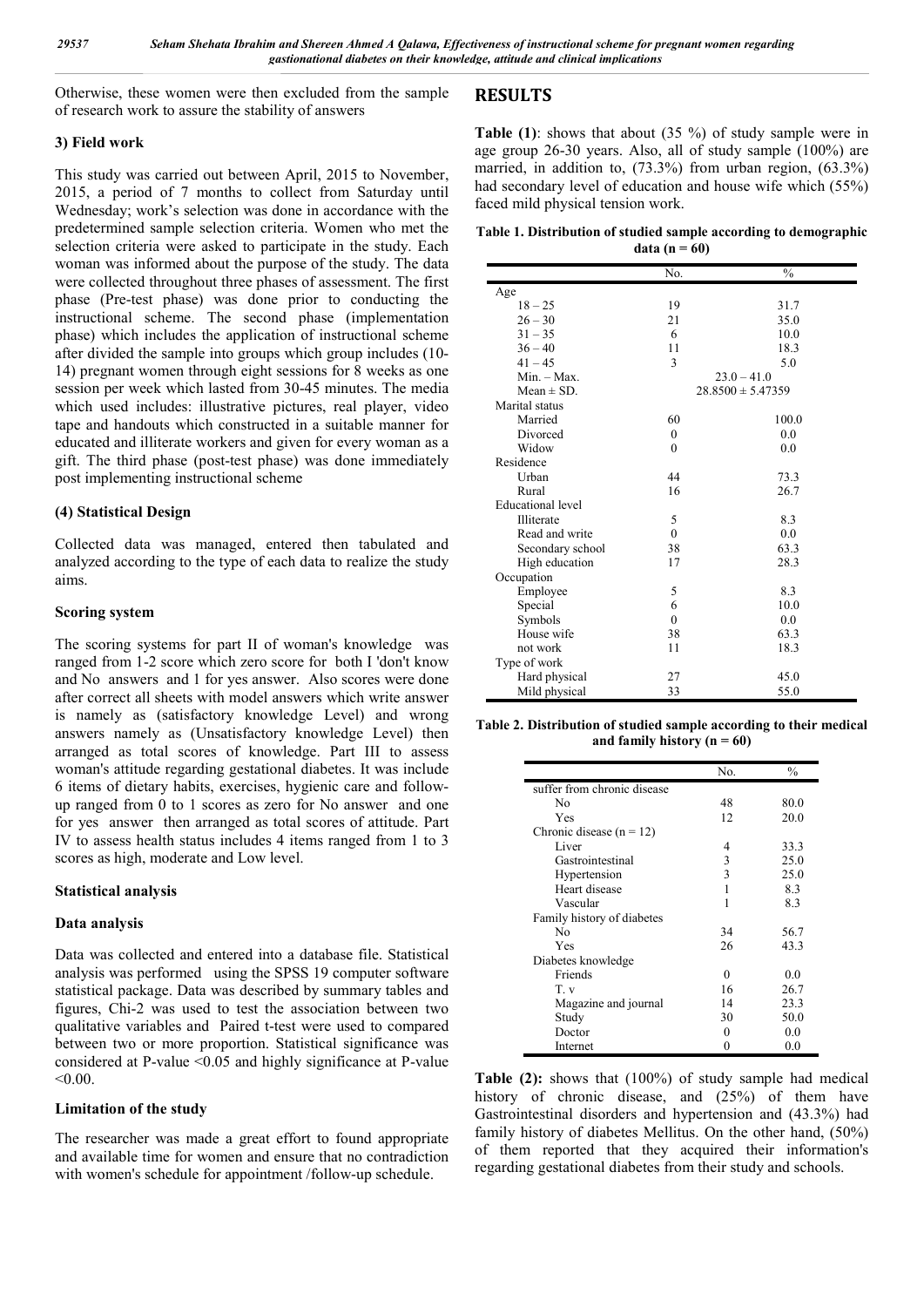| Mean % score                                 | Pre              | Post              | t                     | p                         |
|----------------------------------------------|------------------|-------------------|-----------------------|---------------------------|
| 1-General information of D.M                 |                  |                   |                       |                           |
| $Min. - Max$                                 | $0.0 - 28.57$    | 28.57-71.43       | 17.848*               | $< 0.001$ <sup>*</sup>    |
| $Mean \pm SD$                                | $9.05 \pm 9.83$  | 51.90±17.64       |                       |                           |
| 2-knowledge of diet that prevent D.M         |                  |                   |                       |                           |
| $Min. - Max$                                 | $0.0 - 25.0$     | $25.0 - 100.0$    | $13.255$ <sup>*</sup> | $< 0.001$ <sup>*</sup>    |
| $Mean \pm SD$                                | $2.50 \pm 7.56$  | $51.67 \pm 27.95$ |                       |                           |
| 3-knowledge of exercises                     |                  |                   |                       |                           |
| $Min. - Max$                                 | $0.0 - 75.0$     | $25.0 - 100.0$    | $14.527$ <sup>*</sup> | $< 0.001$ <sup>*</sup>    |
| $Mean \pm SD$                                | $14.58 \pm 18.0$ | 72.92±28.48       |                       |                           |
| 4-urine and blood analysis for suger         |                  |                   |                       |                           |
| $Min. - Max$                                 | $0.0 - 25.0$     | $0.0 - 100.0$     | 55.628*               | $\leq 0.001$ <sup>*</sup> |
| $Mean \pm SD$                                | $0.42 \pm 3.23$  | $97.92 \pm 13.25$ |                       |                           |
| 5- General knowledge of gestational D.M      |                  |                   |                       |                           |
| $Min. - Max$                                 | $25.0 - 75.0$    | $0.0 - 75.0$      | $3.683*$              | $0.001*$                  |
| $Mean \pm SD$                                | $60.0 \pm 20.17$ | $48.75 \pm 24.54$ |                       |                           |
| 6-knowledge of gestational D.M risk factors  |                  |                   |                       |                           |
| $Min. - Max$                                 | 14.29-71.43      | 28.57-100.0       | 6.868                 | $\leq 0.001$ <sup>*</sup> |
| $Mean \pm SD$                                | $40.0 \pm 23.05$ | $66.90 \pm 24.74$ |                       |                           |
| 7-clinical manifestations of gestational D.M |                  |                   |                       |                           |
| $Min. - Max$                                 | $20.0 - 60.0$    | $40.0 - 60.0$     | 6.438*                | $\leq 0.001$ <sup>*</sup> |
| $Mean \pm SD$                                | $42.0 \pm 14.82$ | 55.50 ± 8.32      |                       |                           |
| 8-complications of gestational D.M           |                  |                   |                       |                           |
| $Min. - Max$                                 | $0.0 - 100.0$    | $0.0 - 100.0$     | 3.385                 | $0.001^*$                 |
| $Mean \pm SD$                                | $20.0 \pm 40.34$ | $51.67 \pm 50.39$ |                       |                           |
| 9-Hygienic care                              |                  |                   |                       |                           |
| $Min. - Max$                                 | $0.0 - 100.0$    | $0.0 - 100.0$     | $2.399*$              | $0.020^*$                 |
| $Mean \pm SD$                                | $5.0 \pm 21.98$  | $18.33 \pm 39.02$ |                       |                           |
| 10-Follow-up                                 |                  |                   |                       |                           |
| $Min. - Max$                                 | $0.0 - 50.0$     | $50.0 - 100.0$    | $10.171$ *            | $\leq 0.001$ <sup>*</sup> |
| $Mean \pm SD$                                | $15.0 \pm 23.11$ | $52.50 \pm 14.34$ |                       |                           |
| Total knowledge                              |                  |                   |                       |                           |
| $Min. - Max$                                 | 17.78-42.22      | 46.67-68.89       | 33.255                | $\leq 0.001$ <sup>*</sup> |
| $Mean \pm SD$                                | $25.81 \pm 6.61$ | 59.85 ± 7.03      |                       |                           |

| Table 3. Comparison between pre and post according to knowledge $(n = 60)$ |  |  |
|----------------------------------------------------------------------------|--|--|
|                                                                            |  |  |

t: Paired t-test

\*: Statistically significant at p ≤ 0.05

#### **Table 4. Comparison between pre and post instructional scheme according to total score of attitude in preventing gestational diabetes Mellitus**

|                           | No. items | Scores   | Pre              | Post             |       |        |
|---------------------------|-----------|----------|------------------|------------------|-------|--------|
| Percent score of attitude |           |          |                  |                  |       |        |
| $Min - Max$               | 14        | $0 - 14$ | $50.0 - 57.14$   | 42.86-57.14      | 6.626 | < 0.00 |
| $Mean \pm SD$             |           |          | $52.74 \pm 3.50$ | $56.55 \pm 2.72$ |       |        |
| Total score of attitude   |           |          |                  |                  |       |        |
| $Min - Max$               |           |          | $7.0 - 8.0$      | $6.0 - 8.0$      |       |        |
| $Mean \pm SD$             |           |          | $7.38 \pm 0.49$  | $7.92 \pm 0.38$  |       |        |

t: Paired t-test\*: Statistically significant at  $p \le 0.05$ 

| Table 5. Distribution of studied sample according to their clinical implications ( $n = 60$ ) |  |
|-----------------------------------------------------------------------------------------------|--|
|                                                                                               |  |

|                          | Normal |       |     | High          |     | Low           |  |
|--------------------------|--------|-------|-----|---------------|-----|---------------|--|
| Laboratory studies       | No.    | $\%$  | No. | $\frac{0}{0}$ | No. | $\frac{0}{0}$ |  |
| 1 – Complete blood count |        |       |     |               |     |               |  |
| <b>RBCs</b>              | 60     | 100.0 |     | 0.0           |     | 0.0           |  |
| <b>WBCs</b>              | 60     | 100.0 |     | 0.0           | 0   | 0.0           |  |
| Platelets                | 60     | 100.0 |     | 0.0           |     | 0.0           |  |
| Blood glucose            | 45     | 75.0  | o   | 10.0          |     | 15.0          |  |
| Others                   |        | 1.7   |     | 0.0           |     | 0.0           |  |

**Table 6. Distribution of studied sample according to what do you think the factors that hinder acquiring the knowledge and screening for gestational diabetes Mellitus (n = 60)**

|                                                                                                    | No. | $\frac{0}{0}$ |
|----------------------------------------------------------------------------------------------------|-----|---------------|
| What do you think the factors that hinder acquiring the knowledge of gestational diabetes Mellitus |     |               |
| Lack of time                                                                                       | 19  | 31.7          |
| Lack of awareness programs                                                                         | 16  | 26.7          |
| Fear of discovery the diseases                                                                     | 20  | 33.3          |
| Physical problems                                                                                  |     | 8.3           |

**Table (3):** Clarifying that there was a statistically significance difference were founded in post implementing instructional

scheme phase in comparing with pre-instructional scheme implementation phase regarding knowledge and total scores of knowledge of gestational diabetes mellitus  $p = (0.001)$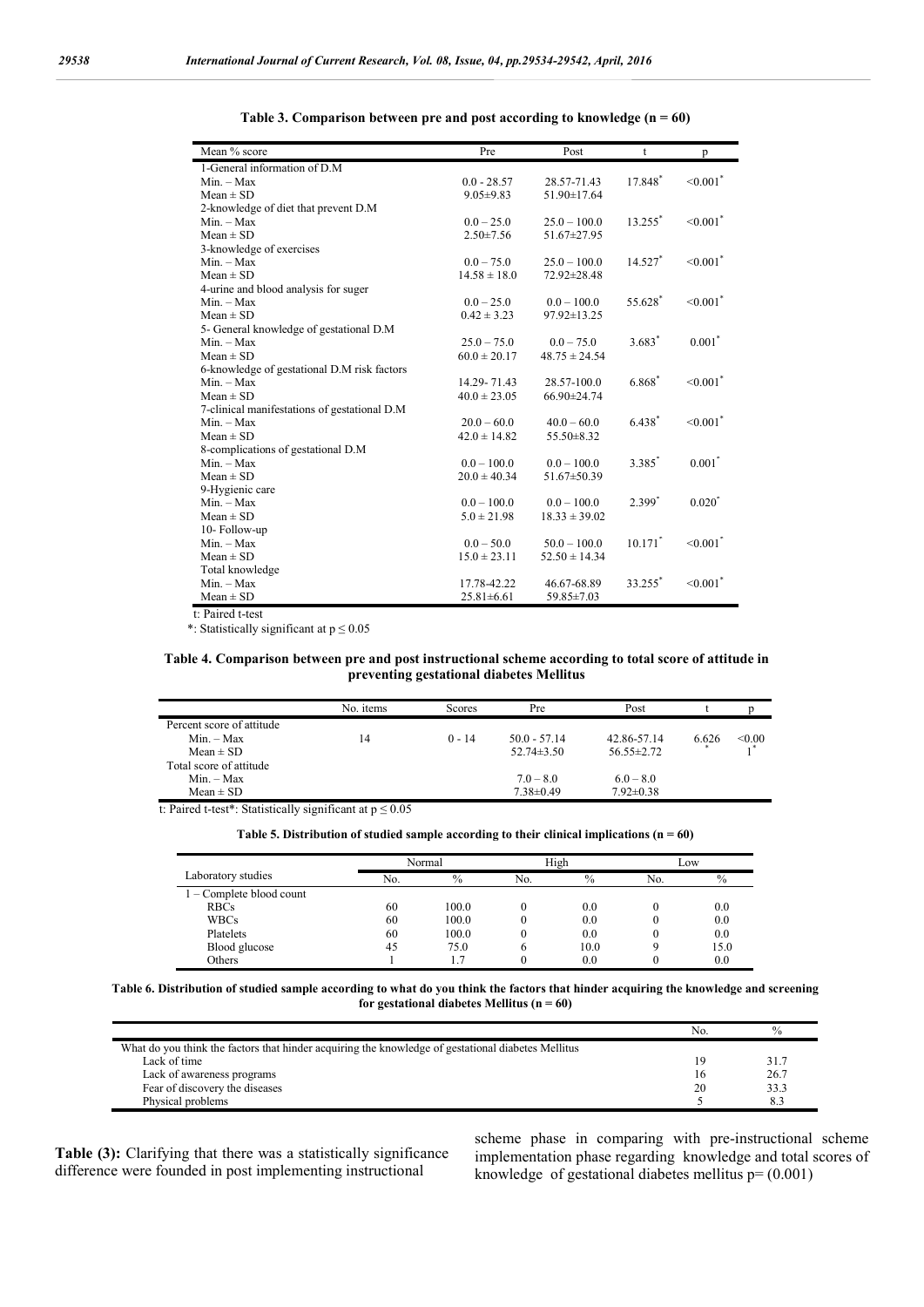**Table (4):** shows that there was a statistically significance difference were founded in post implementing instructional scheme phase in comparing with pre-instructional scheme implementation phase regarding their total scores of attitude in preventing gestational diabetes mellitus  $p = (0.001)$ 

**Table (5):** shows that all (100%) of study sample had normal level of red blood counts, Wight blood count, and platelet count while (10%) of them had high blood glucose level.

**Table (6):** shows that (33.3%) of studied sample think that the fear of discovered a disese is the factors that hinder acquiring the knowledge of gestational diabetes Mellitus.

# **DISCUSSION**

An increasing prevalence of gestational diabetes has become a very challenging task in prenatal care worldwide. International Association of Diabetes and Pregnancy Study Groups (IADPSG) has recently issued recommendations on the diagnosis and classification of hyperglycaemia in pregnancy. These recommendations, the first to provide harmonised, evidence-based criteria for the diagnosis and classification of diabetes in pregnancy, are currently being discussed and accepted worldwide by the relevant authorities. (Lovrenčić, *et al*., 2013) Based on the present study about that more than one quarter of study sample were in age group 26-30 years. Also, all of study sample are married, in addition to, near twothird of them from urban region, more than half of them had secondary level of education and house wife which half of them faced mild physical tension work, all of study sample had medical history of chronic disease, and one quarter of them have Gastrointestinal disorders and hypertension and near half of them had family history of diabetes Mellitus. On the other hand, half of them reported that they acquired their information's regarding gestational diabetes from their study and schools. In addition to, above half of study sample acquired their information's from their study. These goes in the same line with Qalawa and Elsiddig, 2013 who reported from Abdel – Megied *et al*., 2011 that Health information competencies are applied to transform health-related information into knowledge that is consistent with the most current medical practice. The new generation of health information consumers has, for the most part, easy access to information; yet it may not be able to take full advantage of this convenient access. Furthermore, Poor nutritional habits, such as inadequate consumption of macronutrients, represent a very important component in the etiology of chronic diseases. Despite the high level of the education of university students, they still have poor nutritional habits, more so than the general population.

Current study revealed that there was a statistically significance difference were founded in post implementing instructional scheme phase in comparing with pre-instructional scheme implementation phase regarding knowledge and total scores of knowledge of gestational diabetes mellitus. This finding goes in the same way with Holanda *et al*., 2012 who concluded in their study that pregnant women showed superficial knowledge about the gestational diabetes and reported difficulties in the dietotherapy follow-up and practice

of physical activity, which can influence the promotion of selfcare, treatment and control of the disease. Also, Eileen *et al*, 2002 stated that further research is needed to evaluate pregnant women's nutritional knowledge and actual dietary practices, to develop effective strategies designed to promote adequate nutritional intake in pregnant women, and to help women remain within the Institute of Medicine (IOM) weight gain recommendations. Consistent individualized nutritional assessment and counseling during pregnancy could provide a foundation for continued healthy eating habits during the postpartum period and possibly throughout the woman's life.

In addition to creating awareness, regular follow-up, including testing for pre-diabetes and diabetes, should be promoted on an ongoing basis after a pregnancy that is complicated by GDM. If overweight, women with a history of GDM should be counseled to reduce their risk for diabetes through lifestyle changes and medications if necessary. Children of women with a history of GDM should also be encouraged to establish and maintain healthy lifestyles to avoid excess weight gain and reduce their risk for type 2 diabetes. (Evert and Hei, 2015) Today, health consumers are actively seeking information and using it to make health decisions. The ease of accessing information may influence their perceptions of their ability to make informed health decisions. So, Individuals with less education and exposure to information-related activities are expected to have even lower health information competencies. Also, Health educators must continue to partner with a variety of groups that play an important role in promoting health information literacy, such as librarians and educators. (Qalawa and ElSiddig, 2013) The 2002 National Institute for Health and Clinical Excellence (NICE) Health Technology Assessment concluded that there was insufficient evidence to advocate universal screening in pregnancy while noting that there were clearly women in whom maternal hyperglycaemia caused adverse fetal outcomes including Macrosomia, shoulder dystocia and stillbirth. (Scott *et al*., 2002) While evidence supports a positive association with increasing plasma glucose on a 75 g or 100 g oral glucose tolerance test and macrosomia and primary cesarean section, clear thresholds for increased risk were not found. The 50 g oral glucose challenge test has high NPV but variable PPV. Treatment of GDM results in less preeclampsia and macrosomia. Current evidence does not show that treatment of GDM has an effect on neonatal hypoglycemia or future poor metabolic outcomes. There is little evidence of short-term harm from treating GDM other than an increased demand for services. Research is needed on the long-term metabolic outcome for offspring as a result of GDM and its treatment, and the "real world" effects of GDM treatment on use of care. (Hartling *et al*., 2012)

Several epidemiological studies have suggested a robust link between physical activity and reduced risk of GDM; however, researchers have been unable to suggest a cost-effective, easily accessible, evidence-based program with guidelines for frequency, intensity, duration, and type of activity to prevent the incidence of GDM in sedentary, at-risk populations. True effectiveness of specific structured exercise programs remains untapped in GDM prevention and treatment, and many wellcontrolled exercise studies are warranted. (Mottola, 2008) Regarding pregnant women attitude towards gestional diabetes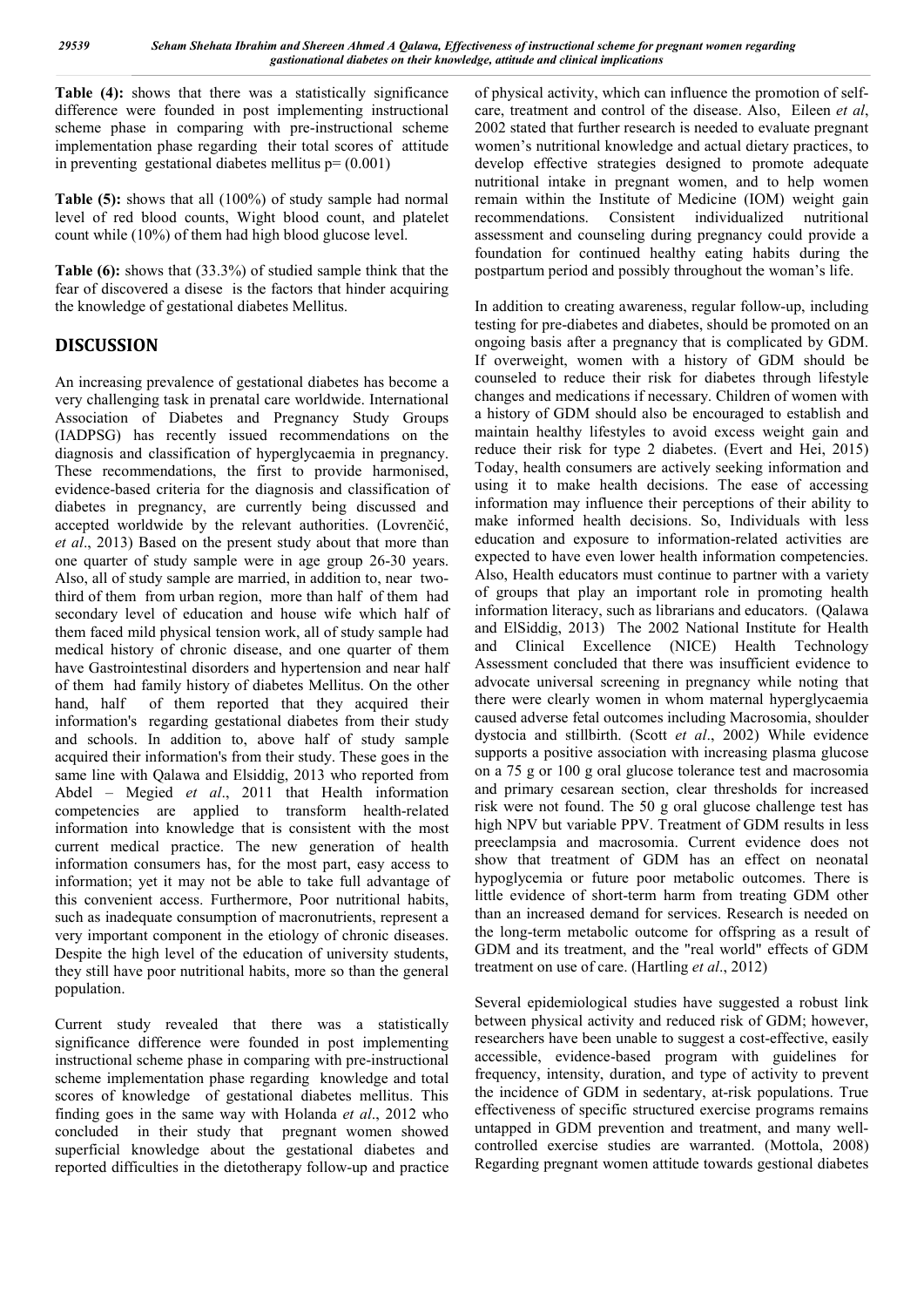prevention, the present study results shows that there was a statistically significance difference were founded in post implementing instructional scheme phase in comparing with pre-instructional scheme implementation phase regarding their total scores of attitude in preventing gestational diabetes mellitus. This finding goes in the same way with Norris *et al*, 2002 who mentioned that Self-management education improves GHb levels at immediate follow-up, and increased contact time increases the effect. The benefit declines 1–3 months after the intervention ceases, however, suggesting that learned behaviors change over time. Further research is needed to develop interventions effective in maintaining long-term glycemic control. More recently, The last study of screening practices for gestational diabetes (GDM) in the UK concluded that a lack of consensus about screening was due to a lack of clinical guidelines. We aimed to determine current practices in Scotland since new guidelines recommended that diagnosis should be made at a lower level of hyperglycaemia. Despite provision of clinical guidelines, there are still inconsistencies in screening and management of GDM in Scotland. If a similar increase in the prevalence of GDM is experienced across Scotland, there will be major implications for health care provision and resource allocation. (Stirrat *et al*., 2015)

In Brazil, Holanda *et al*., 2012 reported that Studies in Brazilian national literature on attitude and knowledge of pregnant women with diabetes mellitus are scarce. Knowledge is a continuous process, since the person in chronic health condition needs to understand the changes that occur in its body to face them in the daily live and achieve quality of life. However, it is recognized that knowledge about the disease is essential in preventing complications in the performance of self-care and maintenance of metabolic control. Additionally, Lifestyle advice including dietary modification is the primary intervention in all women diagnosed with gestational diabetes. However, 7–20% of women will fail to achieve adequate glycaemic control with diet and exercise alone: oral hypoglycaemic agents or insulin will be required to control their gestational diabetes (Landon *et al*., 2009)

The evidence for exercise during pregnancy for GDM prevention is incomplete. No trial reported on the primary outcomes for the review of large-for-gestational age and perinatal mortality. Many reported secondary outcomes, including pregnancy hyperglycaemia not meeting GDM diagnostic criteria, maternal weight change during pregnancy, maternal BMI at late pregnancy, small-for-gestational age, ponderal index, were limited to single trials with small sample sizes (Barakat 2011; Hopkins 2010). No trial reported any longer-term outcomes for the women and their children. It is important to note that all of the five included trials were conducted in high-income countries (two were in Australia, one each from in New Zealand, Norwary and Spain), hence it is limited for other settings. (Han *et al*., 2012) Most studies were of high or medium quality. Compared with women with a normal BMI, the unadjusted pooled odds ratio (OR) of an underweight woman developing GDM was 0.75 (95% confidence interval [CI] 0.69 to 0.82). The OR for overweight, moderately obese and morbidly obese women were 1.97 (95% CI 1.77 to 2.19), 3.01 (95% CI 2.34 to 3.87) and 5.55 (95% CI 4.27 to 7.21) respectively. For every 1 kg m 2 increase in

BMI, the prevalence of GDM increased by 0.92% (95% CI 0.73 to 1.10). The risk of GDM is positively associated with prepregnancy BMI. This information is important when counselling women planning a pregnancy. (Torloni *et al*., 2009) There are clearly some women whose glucose levels rise sufficiently in pregnancy to cause harm to their babies. However, there are also many women with lower levels of glucose intolerance whose babies are not at risk, but who may suffer anxiety and inconvenience as a result of being classed as abnormal. On balance, the present evidence suggests that we should not have universal screening, but a highly selective policy, based on age and overweight. (Scott *et al*., 2002)

Concerning clinical implications after applying instructional scheme for pregnant women, the prese nt study shows that all of study sample had normal level of red blood counts, Wight blood count, and platelet count while all of them had high blood glucose level. These findings supported with Lovreni, *et al*., 2013 who mentioned that Early diagnosis and appropriate management of both GDM and pre-existing diabetes in pregnancy are of the utmost importance in avoiding adverse pregnancy outcomes for both mother and her baby. Although adverse perinatal outcomes associated with the degree of hyperglycaemia in overt diabetes are well known, until recently diagnostic criteria for GDM either referred to the mother-related outcomes, i.e. to the identification of women with a high risk of developing diabetes in pregnancy, or were identical to diagnostic criteria for non-pregnant individuals.

Furthermore, Recent changes in management and medical nutrition therapy for diabetes mellitus. Have produced a need to retrain many practicing dietitians. To meet this need, a multidisciplinary group experienced in medical nutrition therapy and educational methods used a formal needsassessment process to design a new training program. Sugar is Not a Poison (SNAP): The Dietitian's New Role in Diabetes Management is a 2 1/2-day program that uses written text, didactic presentation, and exercises that simulate patient encounters to accomplish 12 learning objectives. Program evaluations show high levels of participant satisfaction. Mean (±standard deviation) scores on pre- and posttests of knowledge and problem solving were  $69\pm13\%$  and  $86\pm9\%$ , respectively (P<.001). The SNAP program needs assessment, training methods, and knowledge/ problem-solving test are relevant to all types of education programs in clinical dietetics. (Lorenz *et al*., 2000)

Based on the evidence, it would seem that education delivered by a team of educators, with some degree of reinforcement of that education made at additional points of contact, may provide the best opportunity for improvements in patient outcomes. Educators need to have time and resources to fulfil the needs of any structured educational programme. There is also a need for education to have a clear programme at the outset. From the evidence reported it is unclear what resources would need to be directed at the educators themselves to ensure that they can deliver programmes successfully. Any future research should consider patient education within the context of overall diabetes care and as such follow guidelines for the development and evaluation of complex interventions. Good-quality, longer-term studies would be desirable, but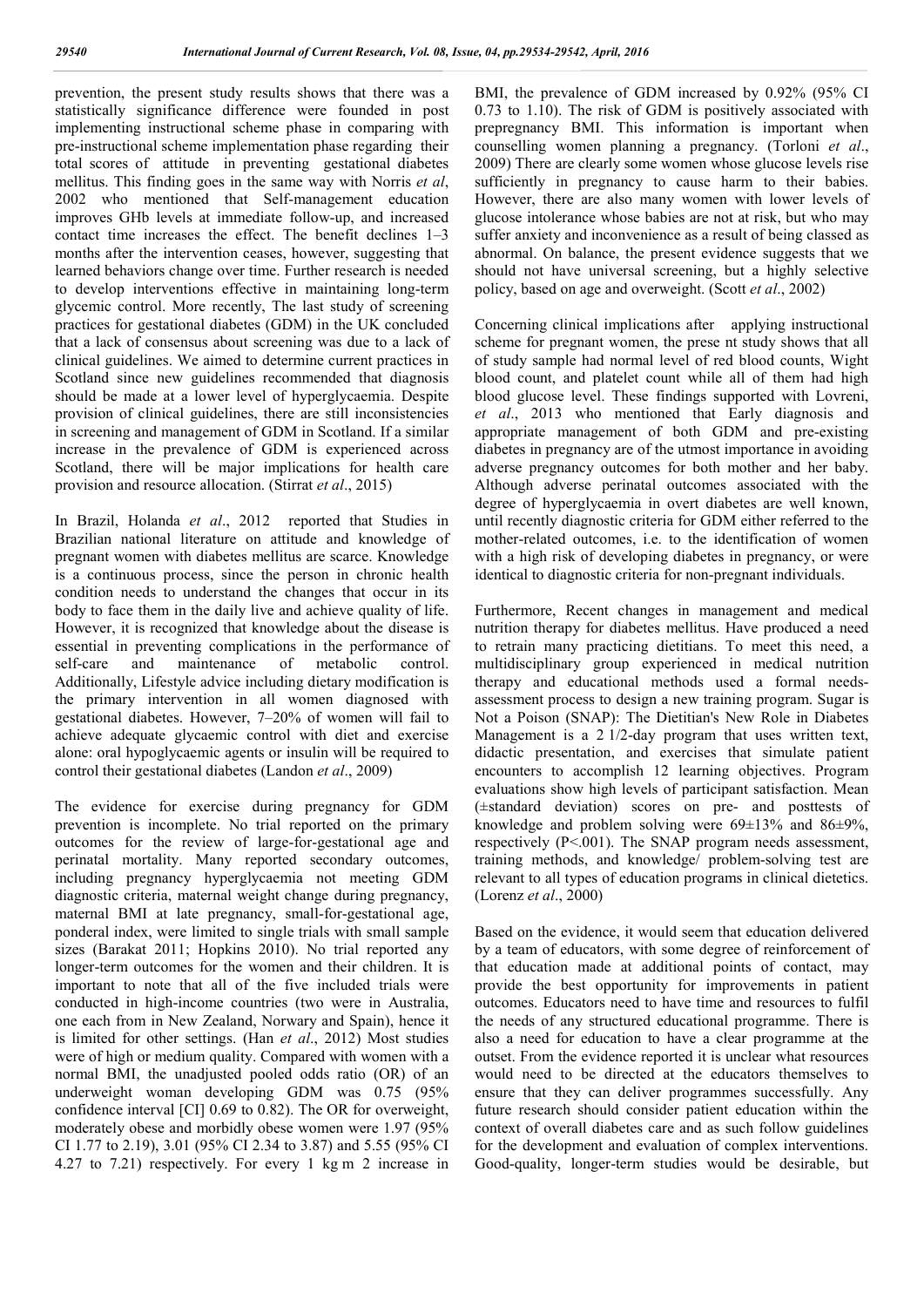these would require careful consideration around the nature of any control group. Information is needed to clarify the sensitivity of diabetes education programmes to the performance of the diabetes educators, in order to ensure success and cost-effectiveness of education programmes (Loveman *et al*., 2008). While, in 2003, the U.S. Preventive Services Task Force concluded that evidence was insufficient to advise for or against routinely screening all pregnant women for gestational diabetes mellitus. Regarding potential harms associated with gestational diabetes screening at 24 weeks' gestation or later and treatment, evidence suggests that during the first few weeks after screening, women with positive results on screening for gestational diabetes may report higher anxiety, more psychological distress, and poorer perceptions of their general health than women with negative results.

However, these differences do not persist into the late third trimester or postpartum period. There also appears to be no long-term differences between women with positive and those with negative screening results in the experience of screening or likelihood of requesting screening for gestational diabetes during future pregnancies. Limited evidence suggests that quality of life is not worse in women receiving gestational diabetes treatment than in women not receiving treatment. (Hillier *et al*., 2008)

Based on the finding of the present study, more than one third of studied sample think that the fear of discovered a disease is the factors that hinder acquiring the knowledge and screening of gestational diabetes Mellitus. This finding goes contradivting with Nielsen *et al*., 2014 who found that there are various challenges in GDM screening and diagnosis including difficulties in screening women during the recommended time period, applicability and relevance of the risk factors used in selective screening programmes, challenges in testing women in the fasting state and need for repeated testing, screening procedure being too time consuming, scarcity of test consumables and lack of equipment.

## **Conclusion and Recommendation**

From the foregoing discussion, it can be seen that the implementation of instructional scheme for pregnant women on prevention of gestational diabetes Mellitus showed a remarkable increase and improvement of the women 's level of knowledge and acquiring the ultimate positive and noticeable improvement in their attitude and clinical implications and there are obvious needs for instructional scheme offered on simple media to pregnant women to prevent gestational Diabetes. Within this context, there is a great demand for strategies and programs that take into consideration the antenatal care to prevent gestational Diabetes Mellitus.

## **Acknowledgment**

I wish to express my deepest appreciation and sincere gratitude to everyone who has contributed to this work. In particular I would like to thank. All women who so generously offered their experiences and so willingly answered all questions. Hospital directors and head nurses for helping in gathering the data for this study.

# **REFERENCES**

- Abdel-Megeid, F. Y; Abdelkarem, H.M; El-Fetouh, Aisha. M. 2011. Unhealthy nutritional habits in university students are risk factor for cardiovascular diseases, *Saudi Med J.*. 32 (6): p.33
- Assiamira, F; Henry, K. S; Charles, Q. P; Candice, R; Monique, H.M. 2004. An Increase in the Incidence of Gestational Diabetes Mellitus: Northern California, 1991– 2000, *Obstetrics & Gynecology*, 103 (3):P. 530
- Barnett, M. 2006. Pilot testing of a diabetes information and Management kiosk in a rural community pharmacy.
- Eileen, F.R. 2002. Comparing Pregnant Women's Nutritional Knowledge to Their Actual Dietary Intake, *American Journal of Maternal Child Nursing*, 27 (3) :P.173
- Evert, A.L; Hei, K.V. 2015. Gestational Diabetes Education and Diabetes Prevention Strategies, Diabetes spectrum, 28 (4) :P.12
- Gagliardino, J. and Etchegoyen, G. 2001. A model educational program for people with type 2 diabetes. *Diabetes Care*, 24(6): 1001-1006.
- Goldberg, R. J; Sermer, M; Connelly, P. W; Hanley, A. J; Zinman, B; Retnakaran, R. 2013. Predictors and clinical implications of a false negative glucose challenge test in pregnancy, *J Obstet Gynaecol Can*., 35(10):P.891.
- Han, S; Middleton, P., Crowther, C.A. 2012. Exercise for pregnant women for preventing gestational diabetes mellitus, Editorial Group: Cochrane Pregnancy and Childbirth Group, 11 (7):P.12
- Hartling, L; Dryden, D.M; Guthrie, A; Muise, M; Vandermeer, B; Aktary, W .M; Pasichnyk, D; Seida, J.C; Donovan, L. (2012): Screening and diagnosing gestational diabetes mellitus, *Evid Rep Technol Assess (Full Rep)*., 10; (210):p.320
- Hillier, T.A; Vesco, K.K; Pedula, K.L; Beil, T.L; Whitlock, E.P; and Pettitt, D.J. 2008. Screening for Gestational Diabetes Mellitus: A Systematic Review for the U.S. Preventive Services Task Force, Ann Intern Med. 148(10):769 doi:10.7326/0003-4819-148-10-200805200
- Holanda, V.R; de Souza2, M.R; Santos Rodrigues3, M.D; Pinheiro, K.P; Damasceno, M.M. 2012. Knowledge of pregnant women about gestational diabetes mellitus, *J Nurs UFPE*, 6(7):1650
- Hunt, K.J; Schuller, K. L. 2007. The Increasing Prevalence of Diabetes in Pregnancy, *Obstetrics and Gynecology Clinics of North America*, 34( 2) : P. 190
- Landon, M.B, Spong, C.Y, Thom, E, Carpenter, M.W, Ramin, S.M, Casey, B. 2009. A multicenter, randomized trial of treatment for mild gestational diabetes. *N Engl J Med*., 361:1340
- Lorenz, R.A; Gregory, R.P; Davis, D.L; Schlundt, D.G; Wermager, J. 2000. Diabetes Training for Dietitians: Needs Assessment, Program Description, and Effects on Knowledge and Problem Solving, *Journal of the American Dietetic Association*, 100(2): Pages 225–228
- Loveman, E; Frampton, G.K. and Clegg, A.K. 2008. The clinical effectiveness of diabetes education models for Type 2 diabetes: a systematic review, *Health Technology Assessment*, 12(9):P.33
- Lovrenčić, M.V; Honović, L; Kralik, S; Matica, J; Prašek, M; Pape-Medvidović, E; Ivanišević, M; Đelmiš , J.